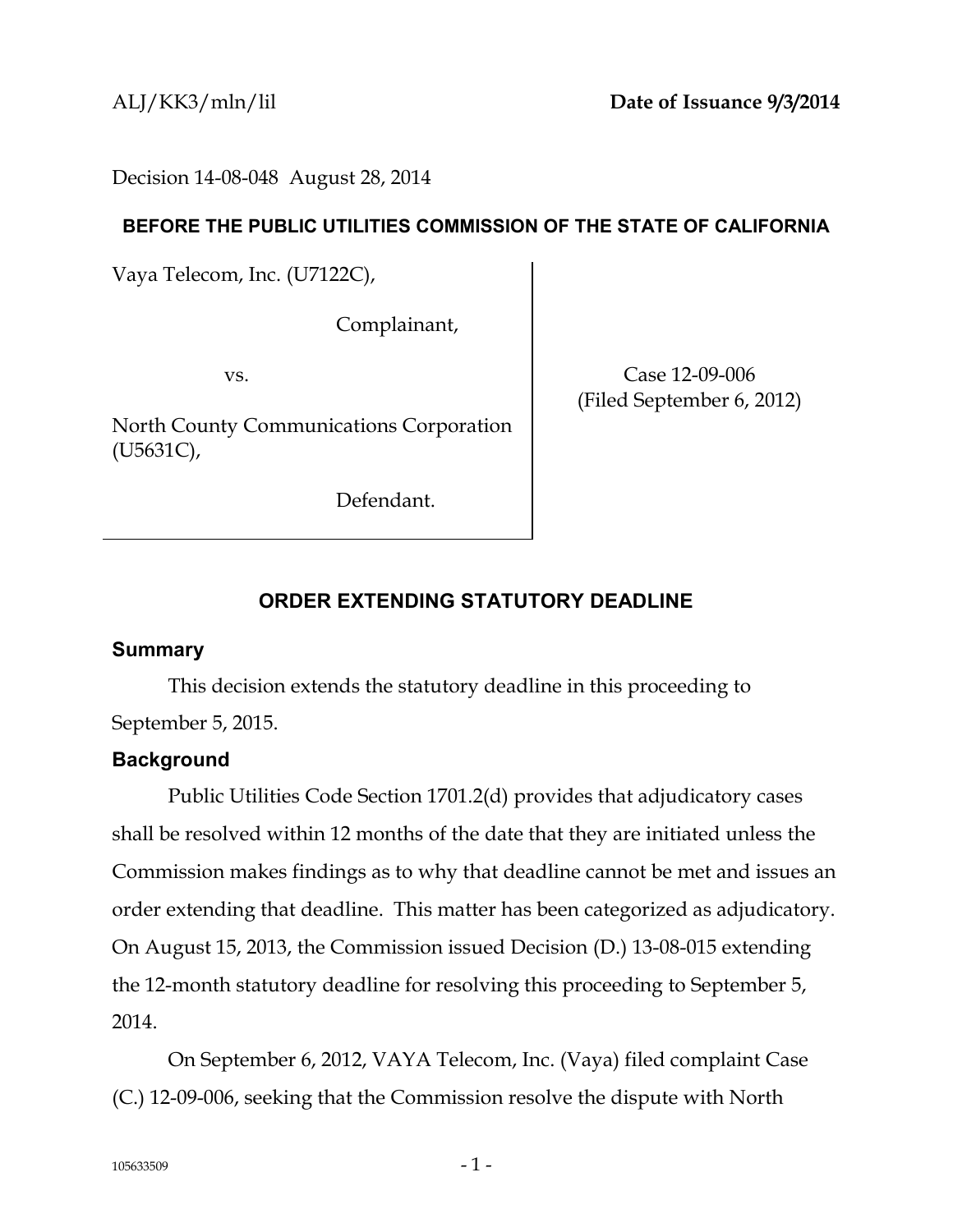### C.12-09-006 ALJ/KK3/mln/lil

County Communications Corporation (U5631C) (North County) regarding the proper compensation scheme for exchanging telecommunications traffic with each other. Vaya contends that it properly paid North County reciprocal compensation for traffic terminated by North County. North County claims that Vaya must pay the higher inter-carrier compensation rate owed to North County for such traffic pursuant to an intrastate access tariff on file with this Commission.

Prior to answering the Complaint, North County filed motions that require the Commission determine whether to dismiss the matter or alternatively stay the matter. On October 22, 2012, North County moved to dismiss the Complaint. On the same date, North County also requested leave to late-file its answer. North County answered the Complaint on October 22, 2012, in compliance with the extension of time granted by the assigned Administrative Law Judge (Judge). On November 9, 2012, North County moved to stay the proceeding if the Commission denied its Motion to Dismiss. On October 29, 2012, Vaya responded to North County's Motion to Dismiss. Vaya responded to North County's Alternative Motion to Stay on November 29, 2012.

The parties to this complaint are also litigating these issues in the Superior Court of California. The Superior Court case was initiated prior to the instant Complaint. The Judge suspended the matter to allow the Superior Court of California to determine whether it was retaining jurisdiction over litigation of the same or similar issues raised by the instant complaint. On October 18, 2013, the Judge issued a ruling denying motion for partial summary disposition, and staying complaint pending resolution of the related Superior Court Complaint. This ruling also denied Vaya's motion for expedited treatment of concurrently

- 2 -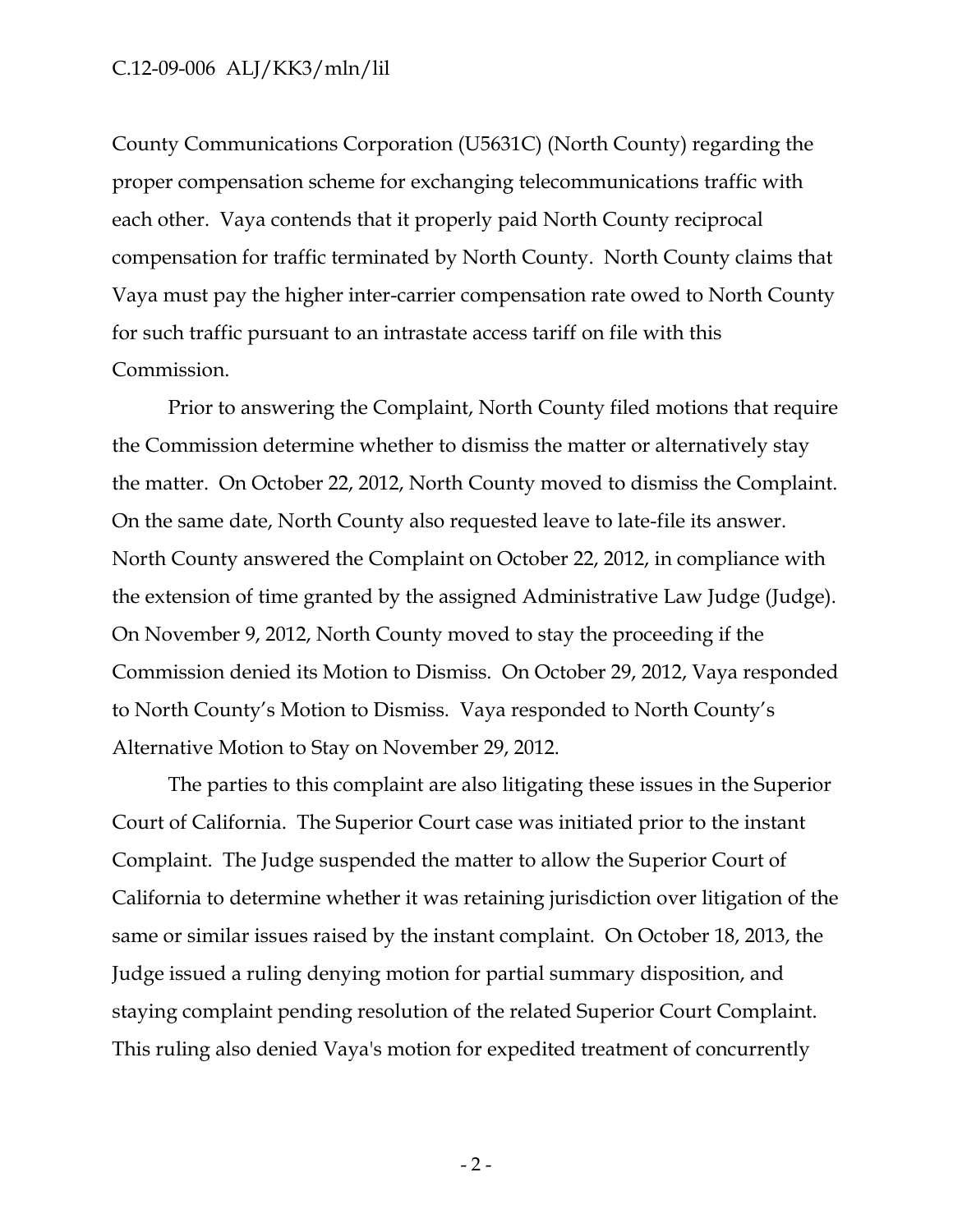## C.12-09-006 ALJ/KK3/mln/lil

filed motion to enforce D.12-06-024 and for partial summary disposition of Vaya's fourth cause of action.

Subsequently, on July 15, 2014, Judge Hayes of the Superior Court of California issued a ruling finding that North County had engaged in access stimulation as defined by the Federal Communications Commission.

An extension of the statutory deadline is reasonable to allow the Commission to more fully evaluate what actions the Commission should take as a result of the Superior Court's finding that North County was engaged in access stimulation. An extension is also necessary to allow the Commission to more fully determine how to proceed with the instant complaint and to issue a Presiding Officer's Decision (POD), to address any request for review or appeal of the POD, and to permit the Commission to render its final decision.

### **Waiver of Comment Period**

Under Rule 14.6(c)(4) of the Commission's Rules of Practice and Procedure, the Commission may reduce or waive the period for public review and comment of proposed decisions extending the deadline for resolving adjudicatory proceedings. Accordingly, the otherwise applicable period for public review is being waived.

### **Assignment of Proceeding**

Catherine J.K. Sandoval is the assigned Commissioner and Katherine MacDonald is the assigned Judge in this proceeding.

### **Findings of Fact**

1. The complaint C.12-09-006 was initiated on September 6, 2012.

2. The parties to this Complaint are also currently litigating the same or similar issues in the Superior Court of California.

3. The Commission denied North County's Motion to Dismiss the Complaint.